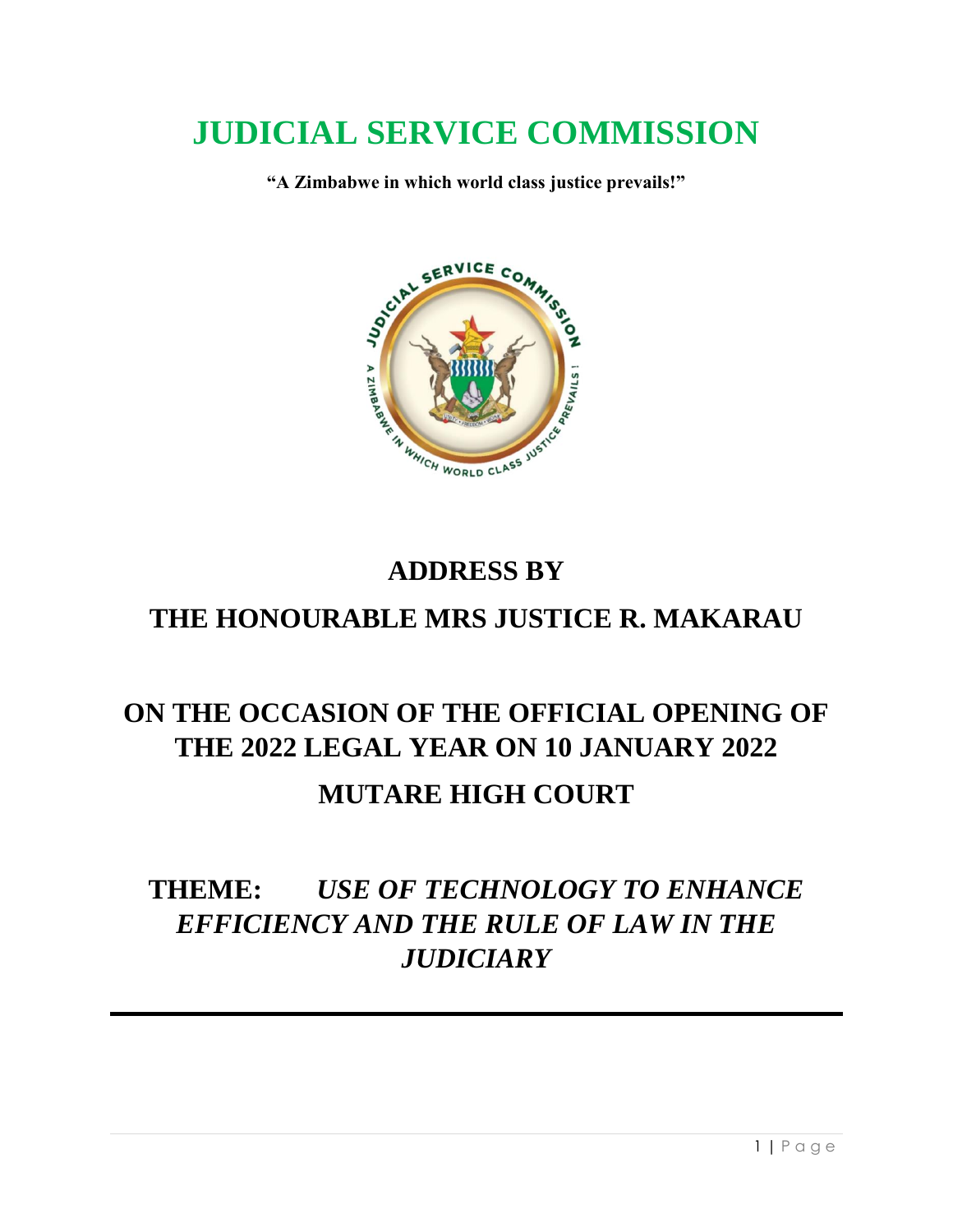#### **Mr. Mugadza and Mr. Ndlovu**,

Compliments of the New Season to you.

It is my singular honour to bring to you, the people of Manicaland, hearty felicitations from the Chief Justice, the Hon. Luke Malaba, who as you all know, is presiding over the opening of the 2022 Legal Year in Harare.

Allow me then, on your behalf, and on behalf of all the members of the Judicial Service here -present, to acknowledge the following dignitaries who have put aside their busy schedules and lofty duties, to be with us today:

- The **Hon. Nokuthula Matsikenyere, Minister of State for the Manicaland Province**; herein represented by **Mr. Seenza**, Secretary for Provincial Affairs and Devolution;
- His Worship, Mr. Blessing Tandi, the Mayor of Mutare;
- Mambo **Mutasa** and Mambo **Zimunya**;
- **Brigadier-General Chitsva,** Commander 3 Infantry Brigade of the Zimbabwe National Army;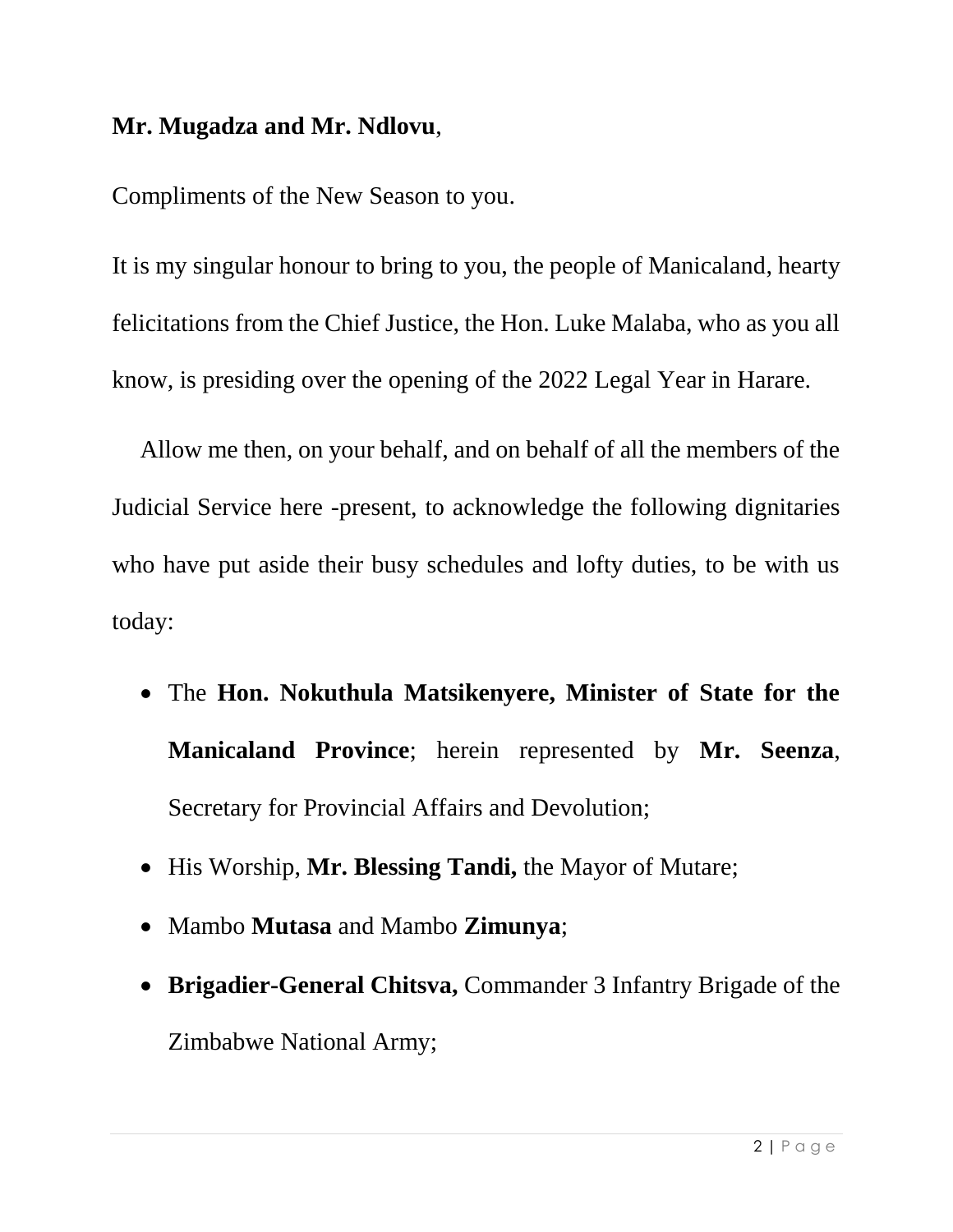- **Commissioner Makototse**, Zimbabwe Republic Police Officer Commanding Manicaland Province herein represented by **Assistant Commissioner Govo**;
- **Commissioner Chinobva**, Zimbabwe Prisons and Correctional Services Officer commanding Manicaland Province,
- Senior Government Officials here present;
- The Acting Town Clerk;
- Members of the Law Society of Zimbabwe and of the National Prosecuting Authority,
- Members of Law Based Civic Organisations,
- The Messenger of Court and last but not least,
- The Press.

 I also wish to acknowledge the many Ladies **and Gentlemen** sitting in the tent outside, who are following these proceedings virtually. We are most grateful that you are with us today.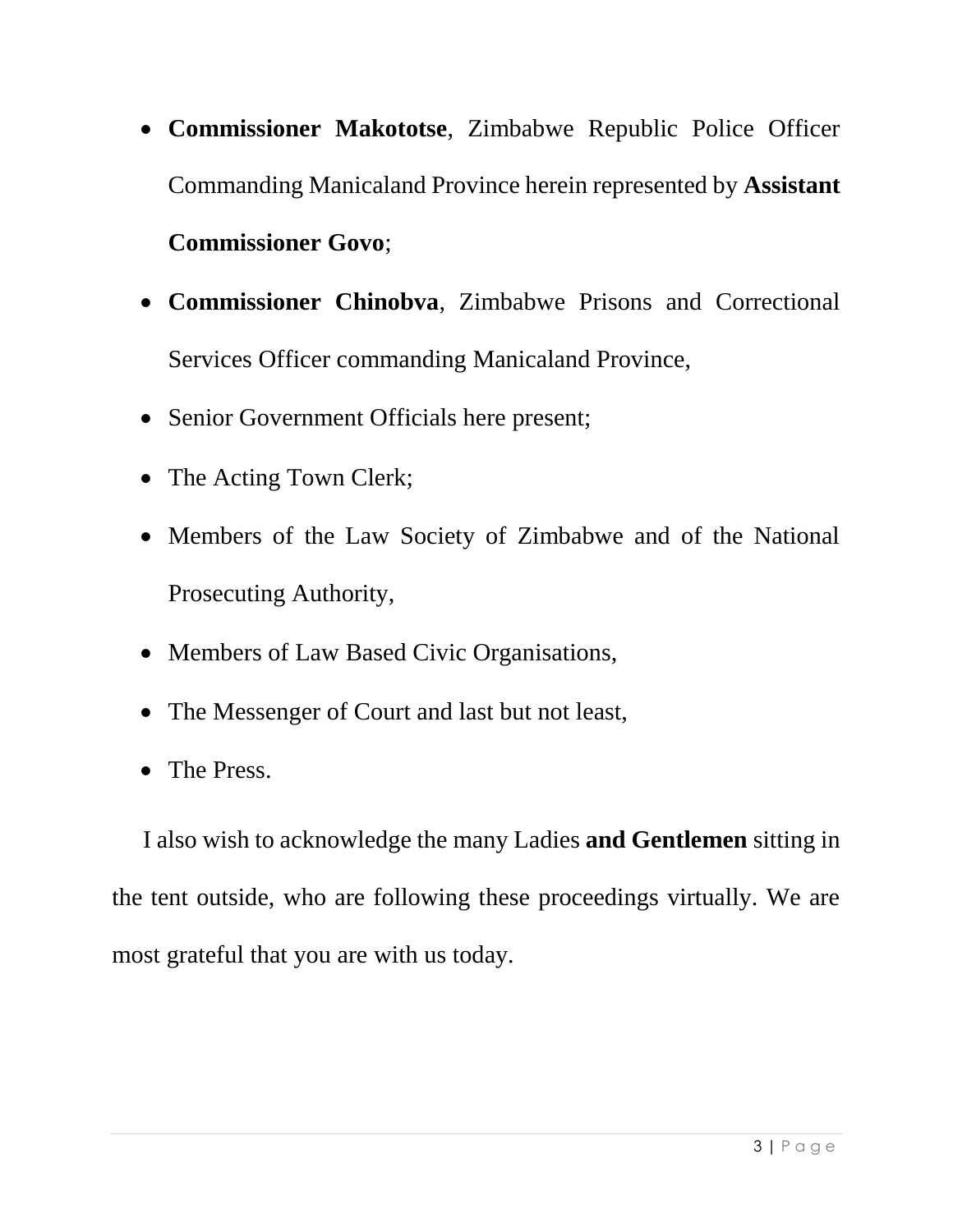**Mr. Mugadza, Mr. Ndlovu** and **Distinguished Guests**, we were not able to gather as we have done here today to mark the official opening of the 2021 Legal Year due to the restrictions imposed in the public interest, to curb the spread of the *Covid -19* virus.

Today therefore, gives us cause not only to celebrate the official opening of the Legal Year but to acknowledge the grace of the Almighty who has brought us this far and has graciously granted us resilience as a people, and, protection as individuals against the ravages of the virus.

We, in the Judiciary therefore regard this occasion as special and we hope that you do so too.

In celebrating that it is the Almighty who has brought us this far, the Chief Justice wishes us to take a moment to remember all those who, unfortunately and untimely succumbed to the *Covid-19* virus. These include members of the Judicial Service, our friends, our relatives and fellow Zimbabweans. We as judges especially remember with fond memories, the sad and untimely passing on of Justice Clement Phiri from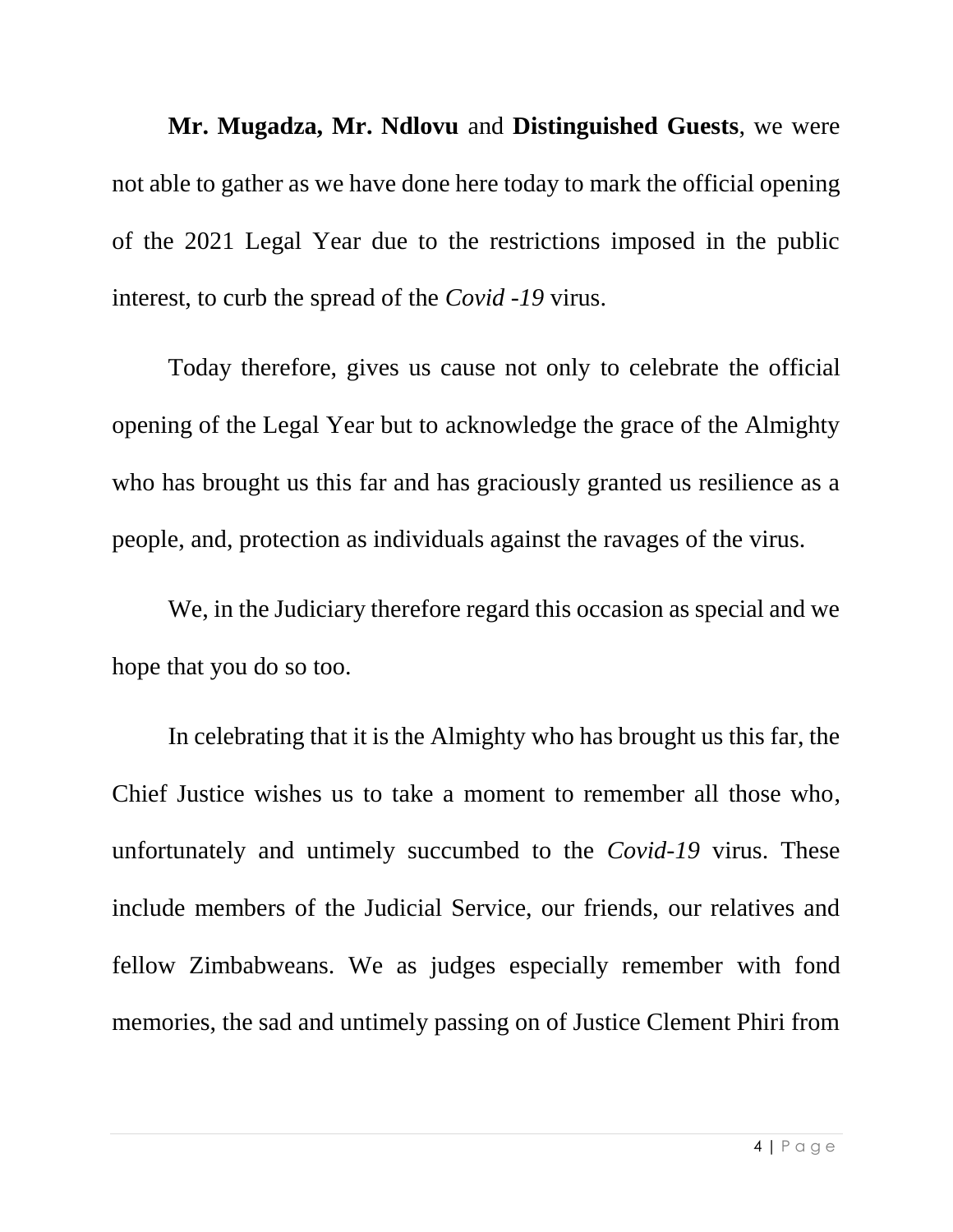*Covid-19* related causes. He was a judge of the High Court stationed at Harare.

May his and the souls of all the other Zimbabweans we lost to the virus rest in eternal peace.

**Mr. Mugadza and Mr. Ndlovu**, as you are aware, it is a time honoured tradition of the Judiciary that the Chief Justice takes the opportunity offered by the occasion of the official opening of the Legal Year to address you, the legal profession and also the generality of the people of Zimbabwe, on the challenges and opportunities that he, as Head of the Judiciary, faced in the year under review and, the challenges and opportunities that he foresees in the future. To this end, the Chief Justice has prepared a comprehensive speech which he is currently reading to the nation from Harare.

I have been favoured with a copy of his speech to share with you all. With your leave however, I will not proceed to read the entire speech to you. I assure you that the speech will be made available to all those who wish to have copies thereof, and, especially to our colleagues from the media.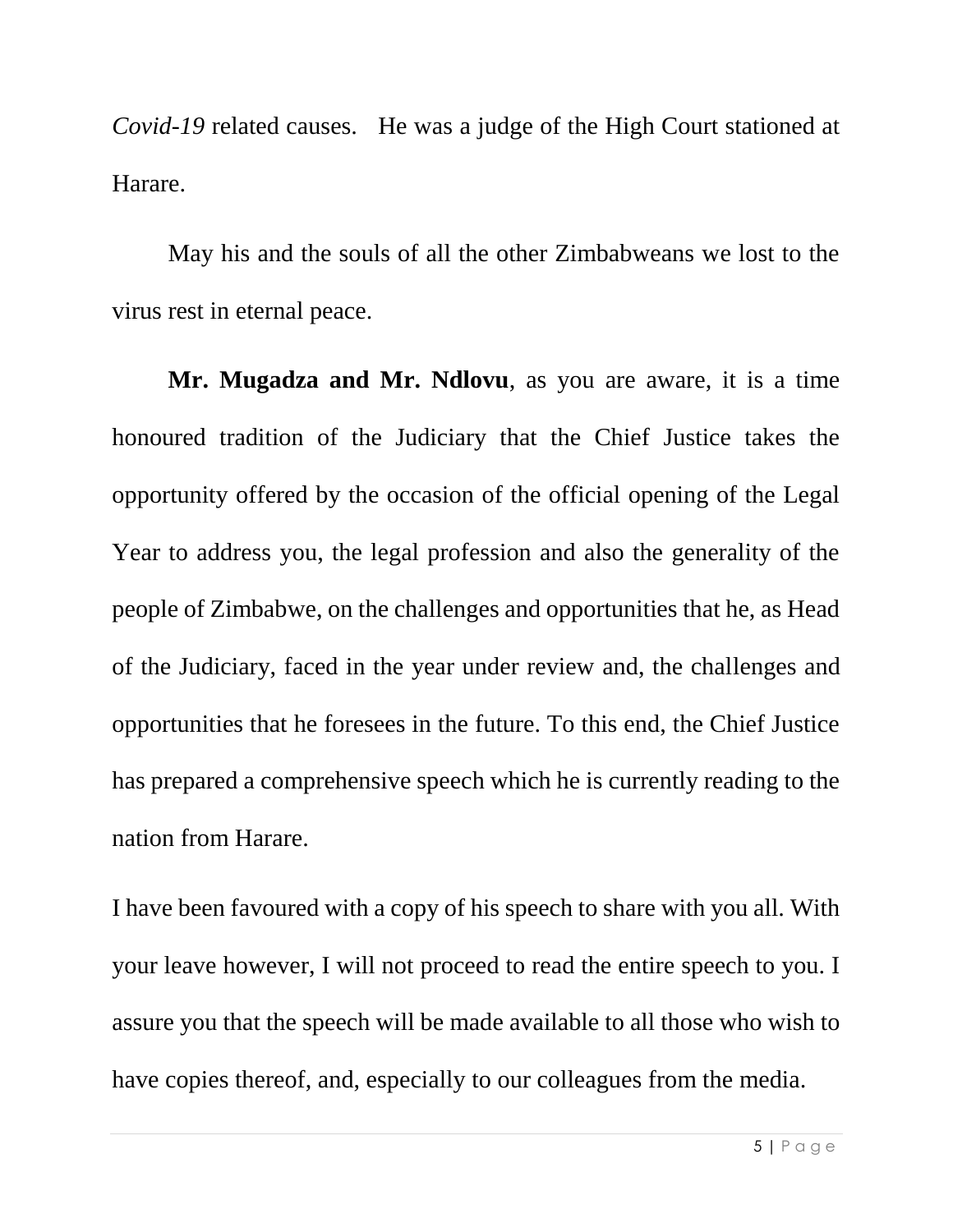To those who will not wish to read the speech for themselves or will not have the time to watch a video of the event in Harare from the JSC's social media pages, I will run down the six (6) sub -topics on which the Chief Justice is addressing the nation. These are as follows:

- 1. The theme of the 2022 Legal Year which is: "**The Use of Technology to Enhance Efficiency and the Rule of Law in the Judiciary**";
- 2. The Integrated Electronic Case Management System **(IECMS)**;
- 3. JSC activities during the year 2021. These include Judicial appointments made during the period under review, the enactment of the High Court Rules, the launch of the Judicial Training Institute of Zimbabwe **(JTIZ)**, collaboration by our judiciary with other judiciaries in the region during the period under review and infrastructure development and other JSC projects;
- 5. Challenges faced by the Judiciary. These includes disruptions to court business due to *Covid-19* infections, conditions of service for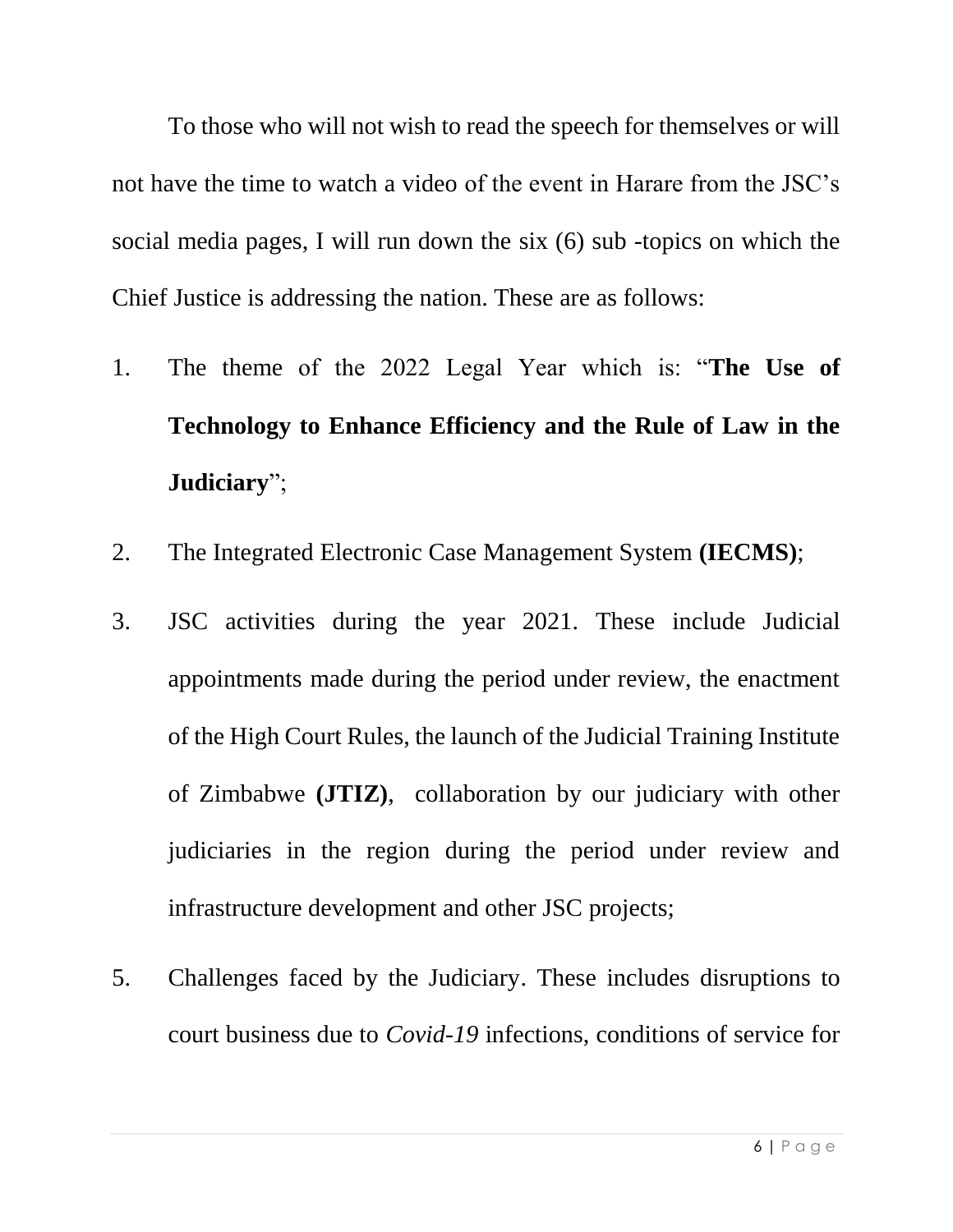members of the Judicial Service, and inadequate funding for the administration of justice; and finally ,

6. The Performance of the Courts.

 With your leave, I will take a moment to comment briefly on one or two of the six (6) sub-topics that the Chief Justice is currently addressing the nation on.

### **The Theme of the 2022 Legal Year**

I turn first to the theme of the 2022 Legal Year.

 **Mr. Mugadza and Mr. Ndlovu**, as you are once again aware, it is yet another tradition of the judiciary to dedicate a theme to each legal year. The theme acts as our North Star, always guiding us on the direction to take on the way forward and constantly reminding us to retrace out steps when we lose our way in the mist and fog of daily duties and routines.

As I have stated earlier, for the Legal Year 2022, the Chief Justice has chosen the theme: "**Use of Technology to Enhance Efficiency and the Rule of Law in the Judiciary**."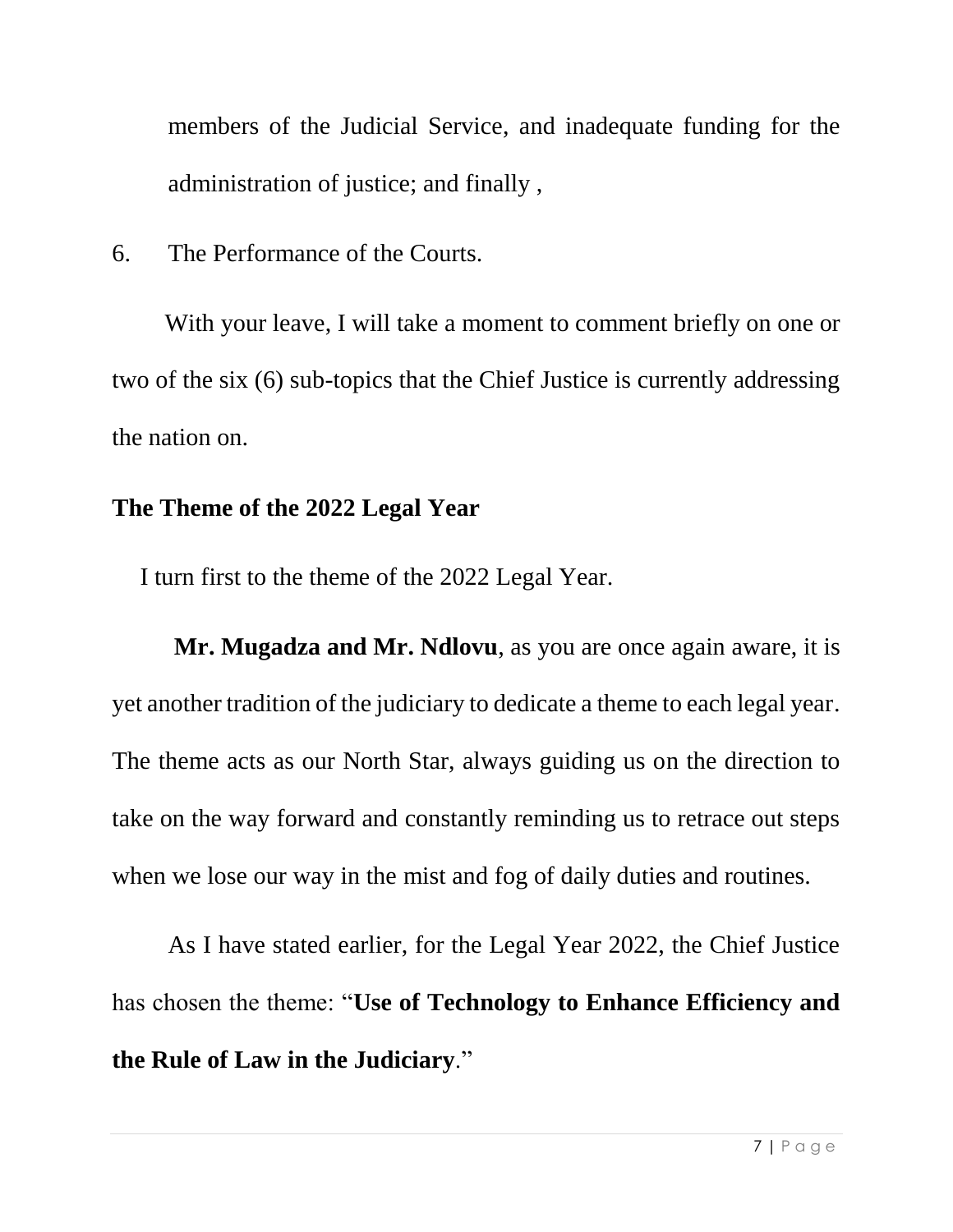The theme embraces three distinct areas of focus in the administration of justice which are, efficiency, the rule of law and the use of technology.

Efficiency in the administration of justice is a concept that is easier to define by its absence and is felt more when it is not there than when it is present. Whilst generally, customer satisfaction is the best indicator of efficiency, in the administration of justice, customer satisfaction is marked not necessarily by winning the case but by knowing the outcome of the court hearing without undue delay.

In the past, concern has been raised over delayed judgments from the courts. This was so even before the delays due to *Covid -19* induced restrictions began to manifest.

It is therefore, heartwarming and timely, to hear the Chief Justice advice the nation that during 2022, the judiciary is going to focus on enhancing efficiency by employing information and communications technologies.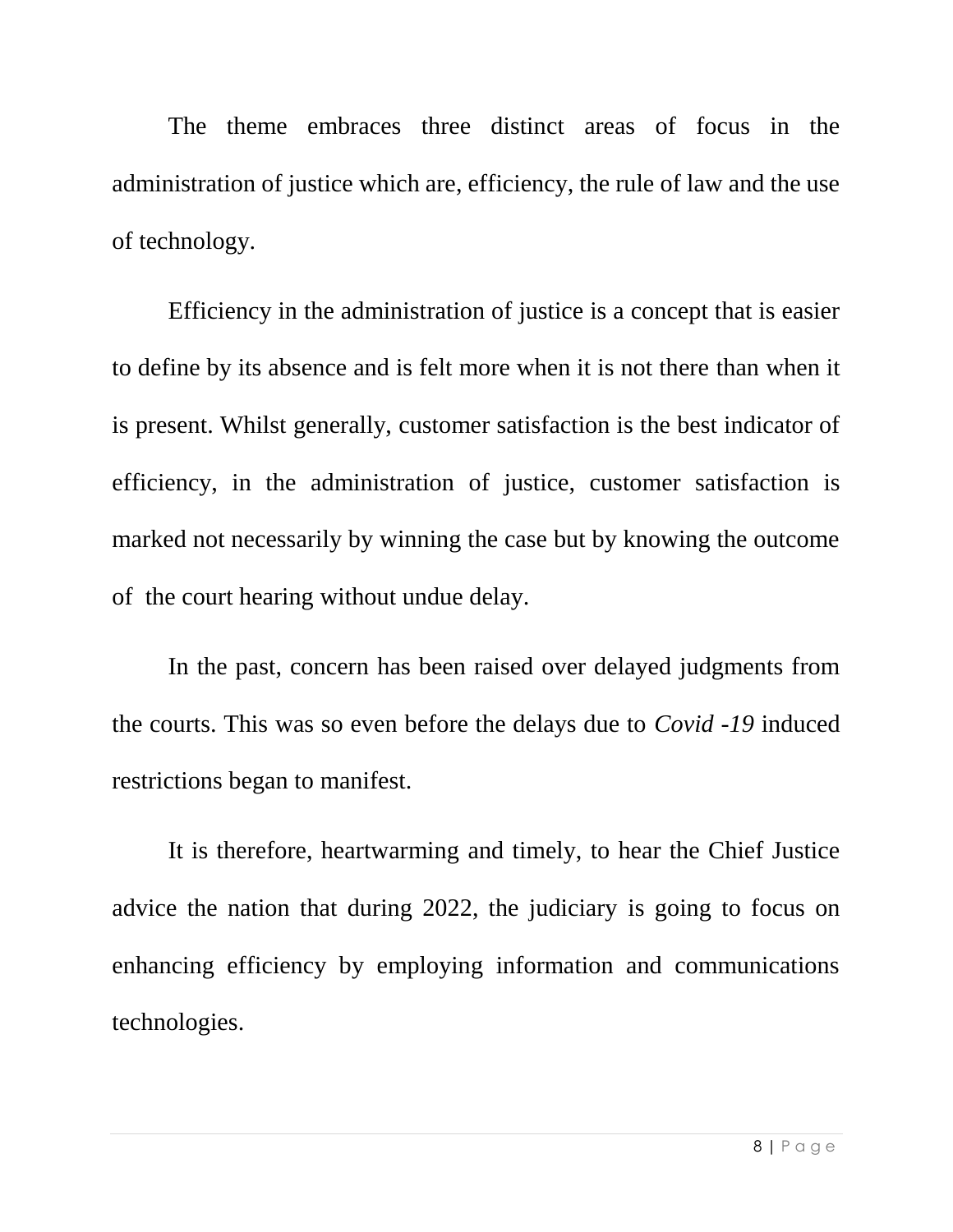As I indicated above when I listed the sub topics of his speech, the Honourable Chief Justice will advert to the disruptions caused to court business by *Covid-19* infections when he deals with challenges besetting the judiciary.

At this stage allow me to digress momentarily and commend members of the press who played an important role in informing the public on the closure of a number of courts during 2021. Whilst the news was alarming especially for us in the Judiciary, the reports were real and showed us the vulnerability of face- to- face court business.

For instance the closure of affected courts meant that bail applications could not be heard and deserving candidates had to spend unnecessary and unrecoverable time in custody because the affected courts could not open to process their applications.

I suppose debtors were the only litigants who were happy about the closure of courts as the dates of making payment were further delayed! For those involved in divorce actions I do not want to speculate about how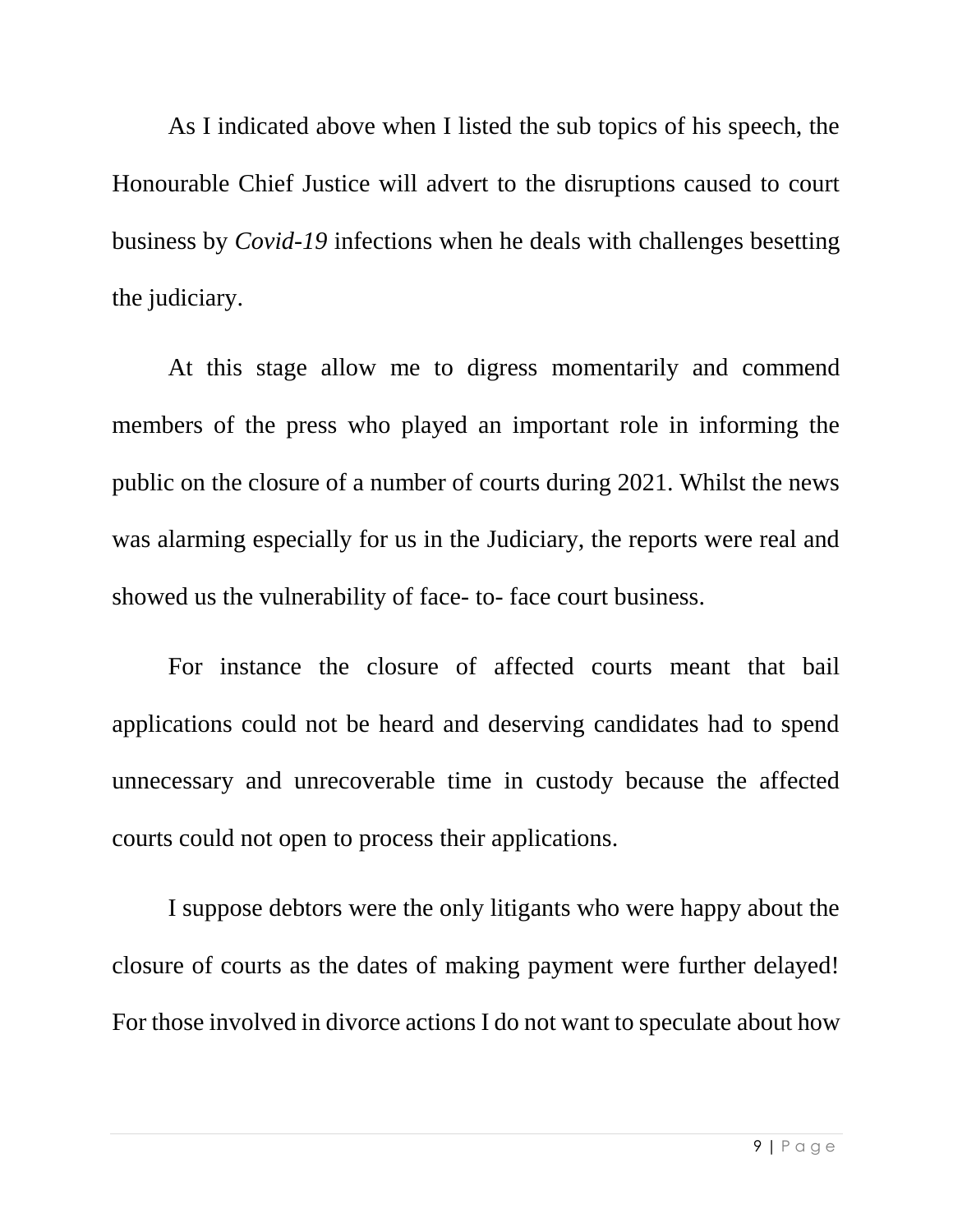they felt over this development and the consequent delays in the handing down of divorce decrees.

The Chief Justice will report in his speech that for more than six (6) months of the year 2021, the courts were offering limited service to accused persons and litigants. This inevitably increased backlogs and further delaying the handing down of judgments.

Therefore describing the imminent opening of virtual courts as a welcome development in the circumstances becomes a monumental understatement.

The Chief Justice will further report that Mutare Magistrates' Court is one of the ten courts earmarked for a virtual court linked to the prison facilities and that such courts will be established during the course of 2022.

Allow me therefore, **Mr. Mugadza, Mr. Ndlovu and Distinguished Guests,** on your behalf, to congratulate the Honourable Chief Justice on his vision regarding the use of technology to enhance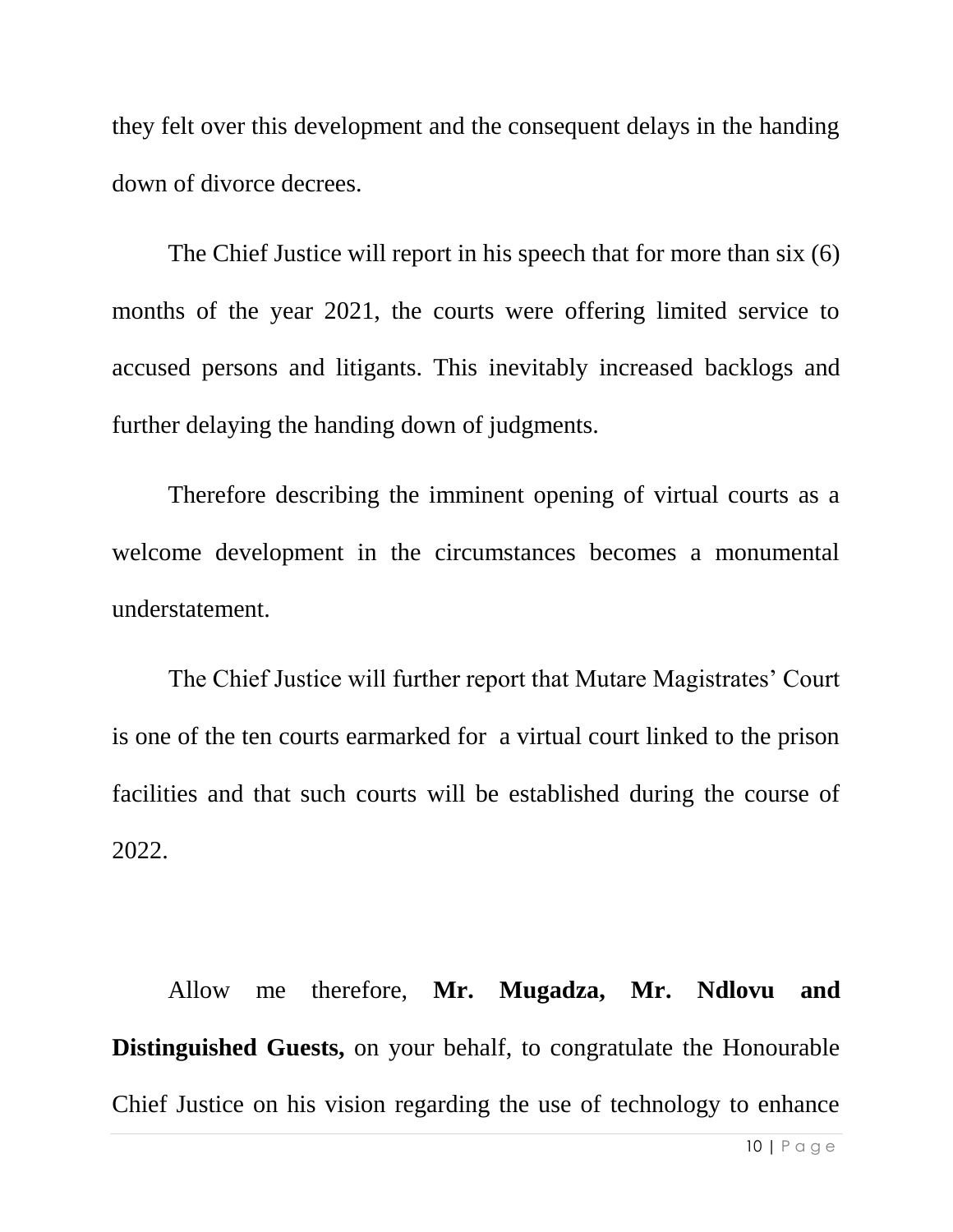efficiency in the courts, especially the establishment of virtual courts. This indeed is a giant leap in the right direction for the judiciary especially in view of the fact that 10 years ago, the judiciary hardly had any electronic equipment to talk about save the few aged word- processing units that were in the secretaries' offices.

I will once again digress and lightly reflect on the challenges and opportunities that the use of ICTs in court business will present to us in the legal profession. I recall a time, a long time ago if I may clarify, when we as lawyers in private practice prided ourselves in having efficient secretaries. We paid them well for that. We would dictate our letters or ask junior lawyers to present drafts for our approval.

The down side of our good life then was that we hardly became technical. We grew old and our fingers lost their nimbleness without us knowing how to switch on the secretary's computer.

As litigation and court appearances are going digital, we, the aged lawyers have to learn not only to switch that computer on but to press the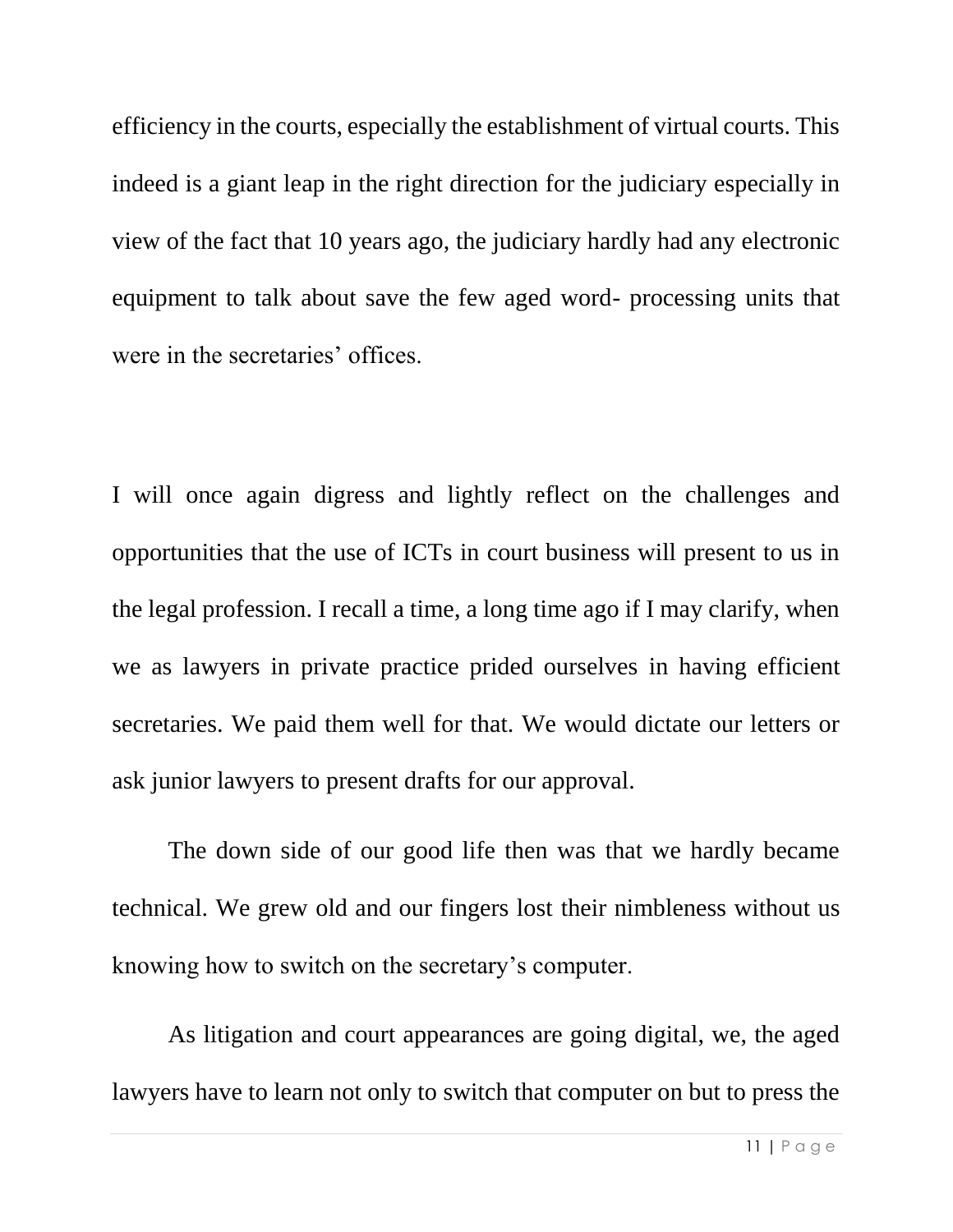correct buttons when we appear before the court virtually, lest in error, we delete the image of the judge or worse still, delete our entire Heads of Argument!

For the young and nimble fingered lawyers, the adaptation to a new technology will not be an issue, judging from the time some of you spend on social media.

I wish to assure lawyers of my age that even we judges are undergoing training on how to use technologies in conducting court business. The Chief Justice has ever so gently persuaded us to learn the new technology, even in our advanced ages and if we can do it, so can every lawyer. There will be teething mistakes in the process but fear of making mistakes should never deter us from moving forward with the times.

I now turn and again briefly, to the appointments that were made to the bench during the period under review.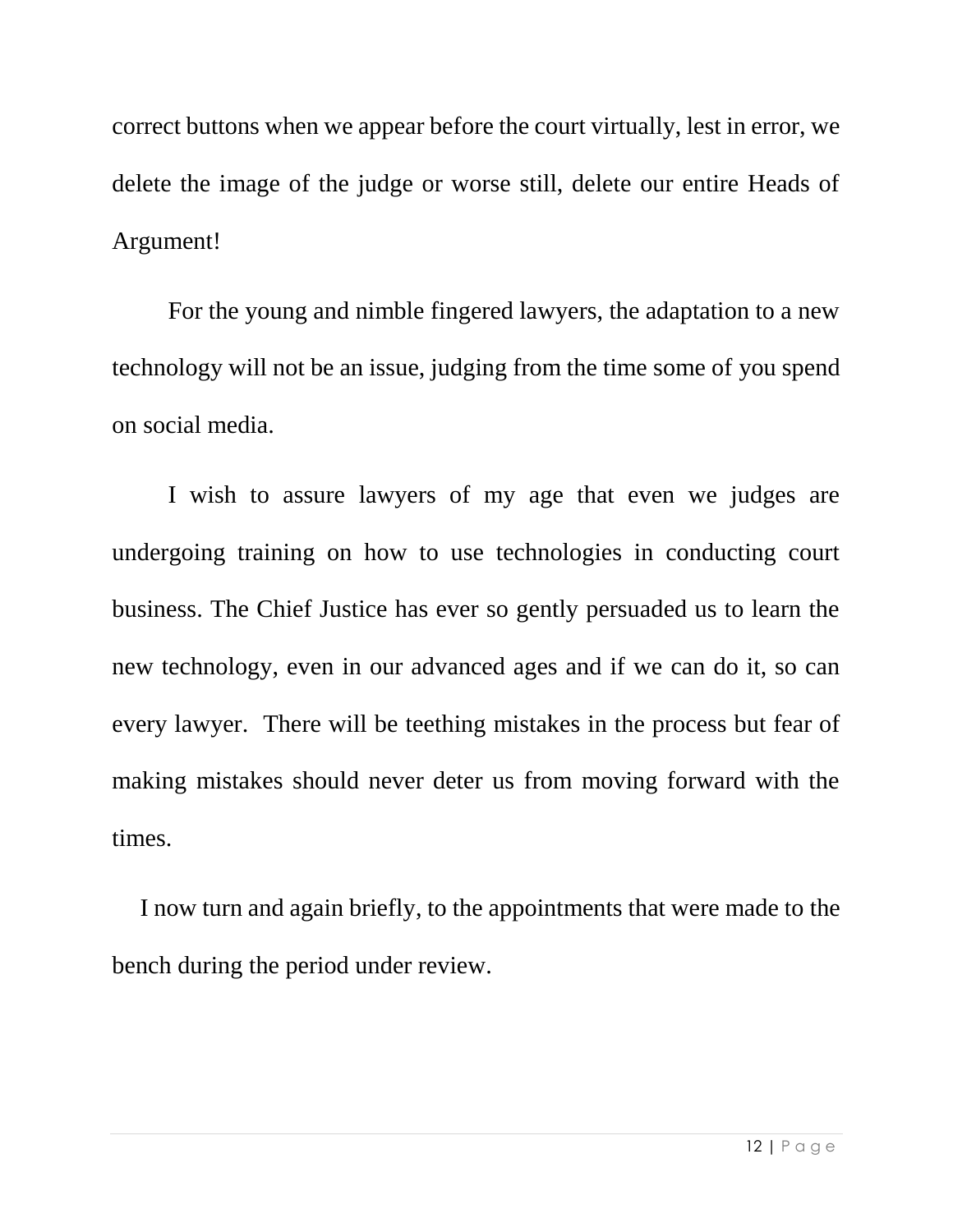#### **Judicial Appointments**

The Legal Year 2021 saw the formal separation of the Supreme Court from the Constitutional Court in fulfillment of the provisions of the Constitution. With the appointment of five permanent judges to the Constitutional Court who were all from the Supreme Court, there was need to appoint judges to the Supreme Court to replace the "lost" five. Mrs. Justice Hlekani Molly Mwayera, who was Senior Judge in charge of this Court, was one of the judges appointed to the Supreme Court. Manicaland has cause to be proud in her appointment to the Supreme Court. Her appointment is testimony of the quality of justice that this court delivered to you.

With the appointment of Mrs. Justice Mwayera to the Supreme Court, the Honourable Chief Justice deployed with effect from 1 November 2021, Justice Charewa to be Senior Judge in charge of this Court. He could not have made a better choice. I have no doubt whatsoever that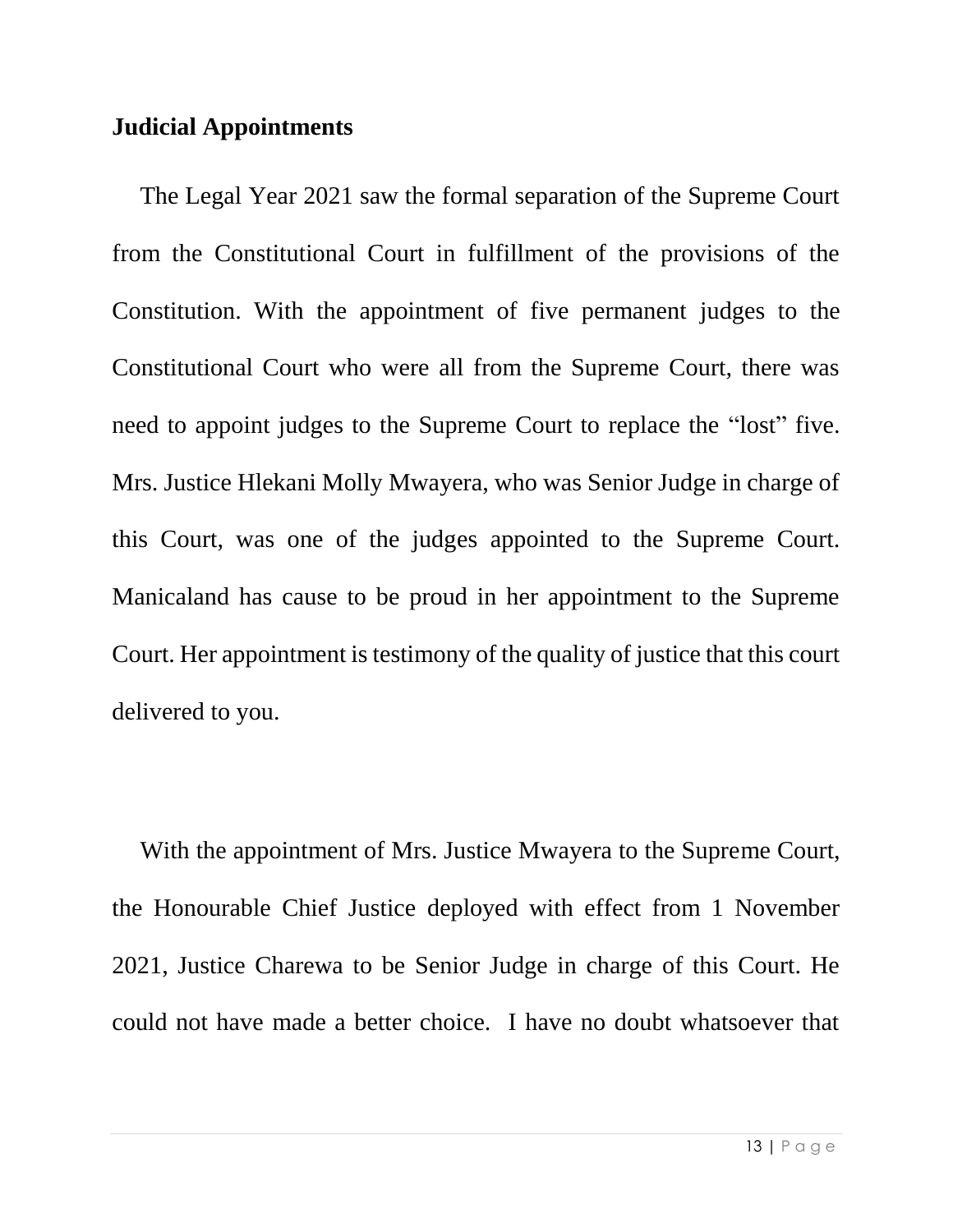with her leadership and Justice Muzenda's industry, Manicaland will continue to enjoy quality justice delivery.

To Justice Charewa, I extend my hearty congratulations. I wish you not only success but fulfilment and contentment as you head and manage this station.

I now wish to turn to the performance of the Courts in Manicaland during the period under review.

#### **Performance of the Courts**

I have spoken of disruptions to court business due to *Covid-19* and how the courts collectively lost **six (6)** months of operations. I have also spoken of how these disruptions caused backlogs in courts and contributed to delayed judgments. These comments do not apply to the Mutare High Court which posted impressive results during the course of the year. The court has no backlog. They are carrying over seven (7) pending cases into 2022. Seven (7) cases are not a backlog by any definition.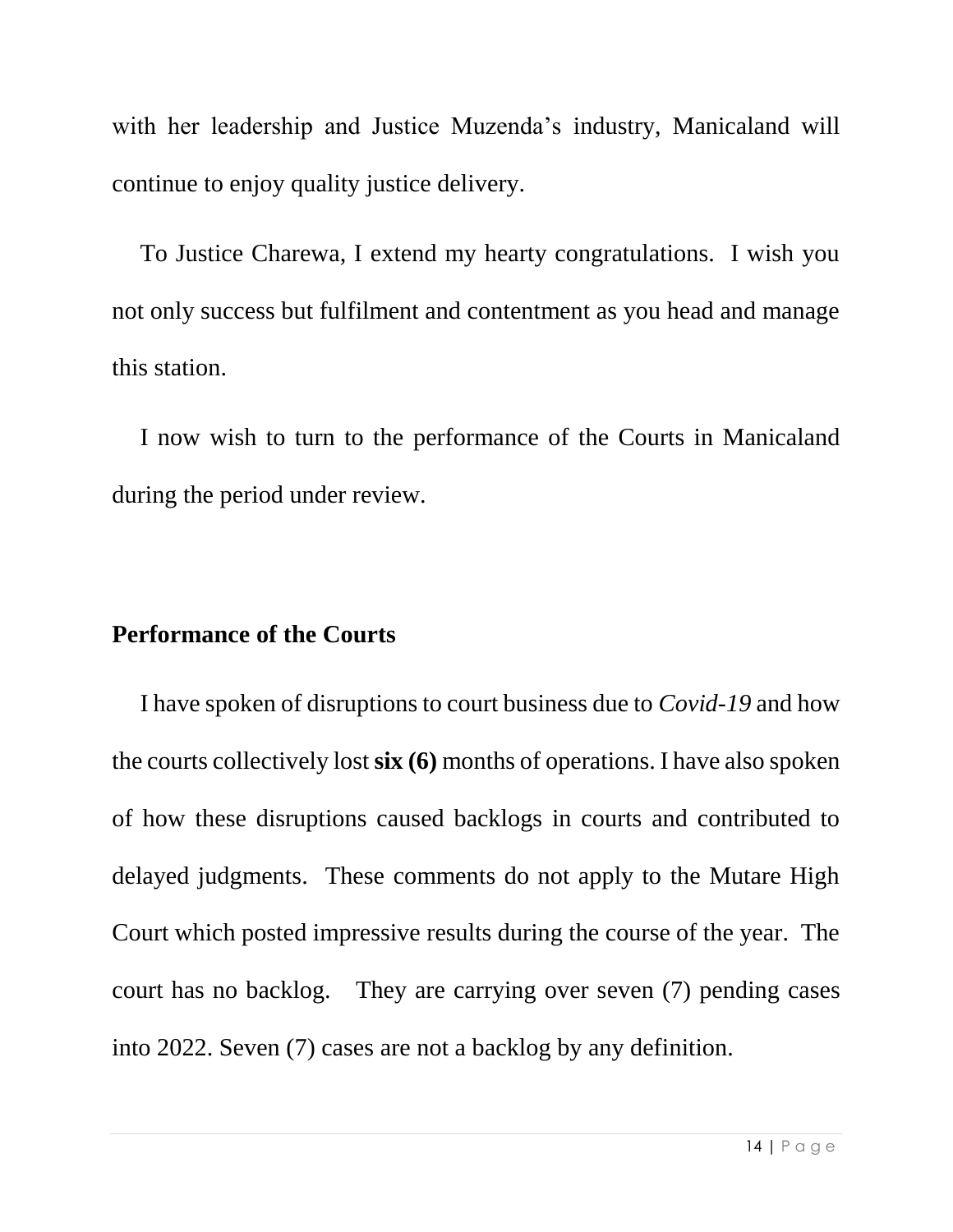Over the past three years, Mutare High Court has managed to complete almost all the cases that are filed with its registry.

According to the statistics maintained by the Judicial Service Commission, the High Court achieved a clearance rate of **99%** in the Criminal Division and **97 %** in the Civil Division. Whichever way you look at it, this is first class performance for which the judges must be publicly applauded especially in view of the fact that the Chief Justice will report today that the general performance of the High Court, all stations put together, was not as good as in the previous year.

The Magistrates' Court also performed very well with the Regional Court managing an **85 %** clearance rate and the Provincial Court achieving a **91%** clearance rate in the criminal division. This was against a backdrop where the courts across the board received less cases in 2021 due to the closures of the courts and the restrictions that were imposed on the general populace to control the spread of the corona virus. I commend the two Regional Court Magistrates for their performance as their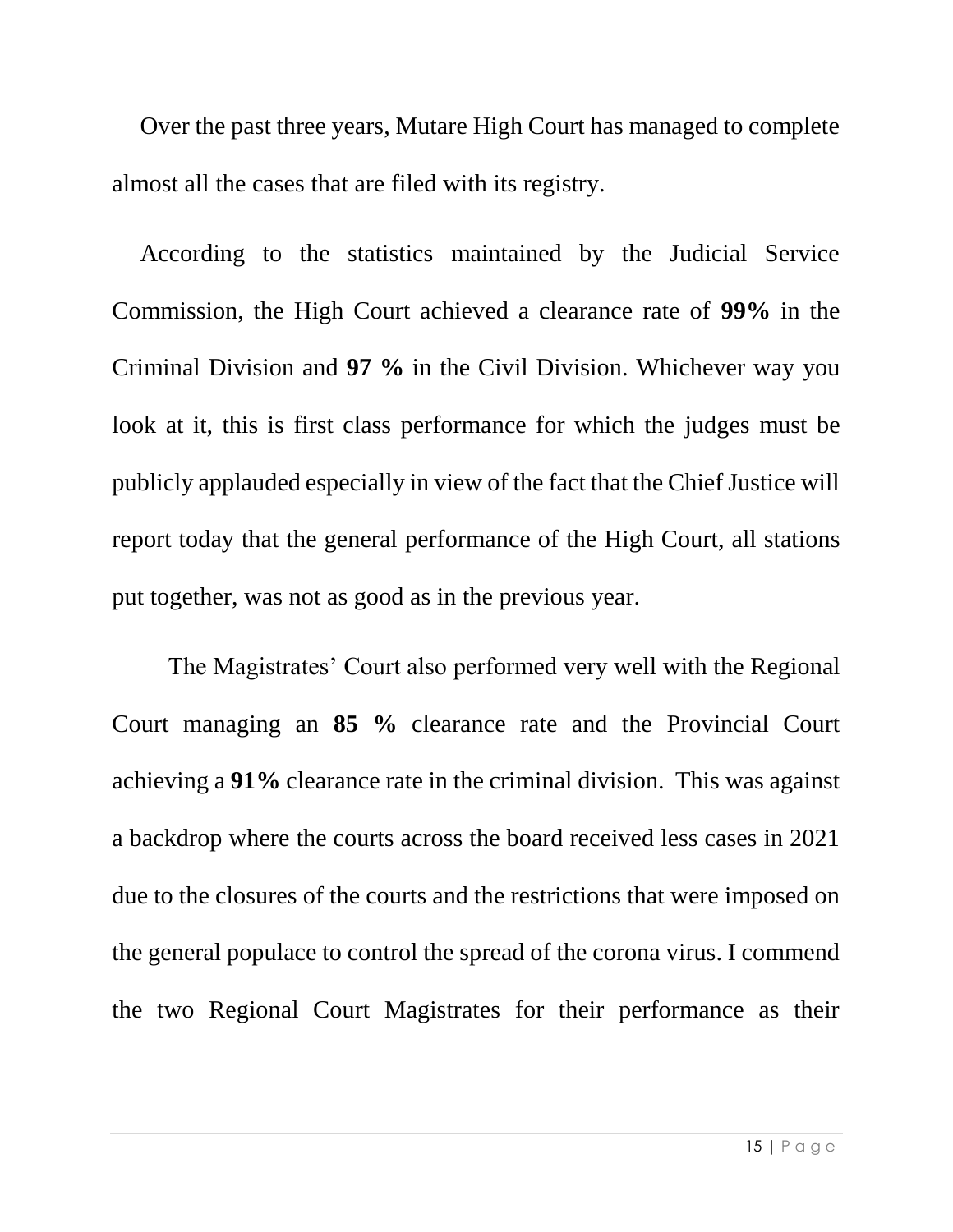clearance rate was well above the national average of **69%.** Theirs was **85%**.

The backlog rose significantly in the civil division of the Provincial Court but I have no doubt that all things being equal, this will be reduced during the course of the year.

Allow me then to congratulate and commend the Provincial Head, Mr. Ramaboea and his entire team for a job well done in difficult circumstances.

As I was studying the statistics from the different courts in Mutare, it struck me that the courts receive by far more criminal cases than civil cases across the board. It exercised my mind whether this is a good or bad trend. I have no immediate answers. It is however my hope that the low number of civil suits filed in the local registry is an indication that the people of this province are generally peace loving, which they are, and not that they are still taking their civil cases to Harare and are shying away from using this magnificent facility at their doorsteps.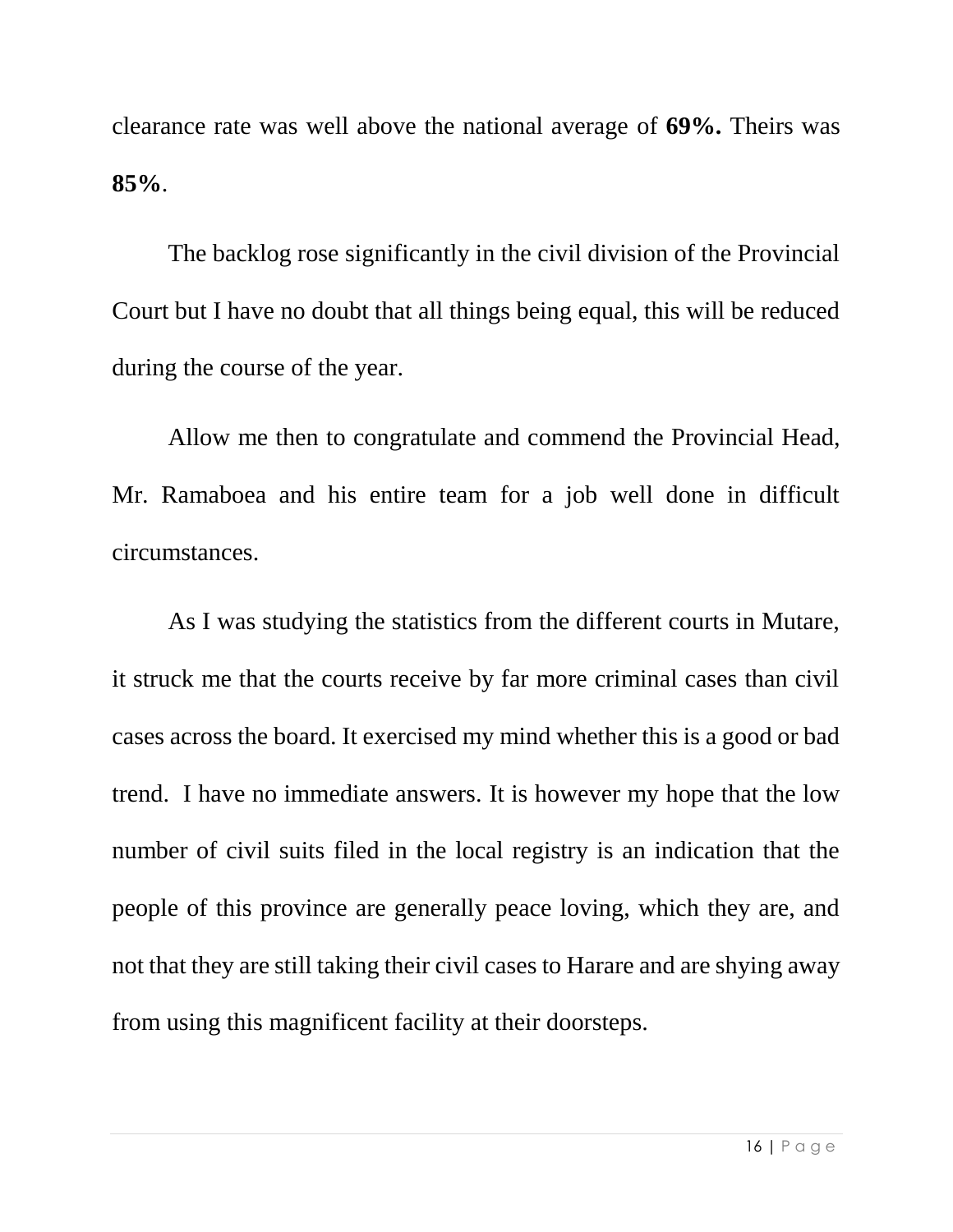My findings that the courts in Manicaland received more criminal matters than civil, seem to be confirmed by the figures from the Zimbabwe Republic Police which indicates that murders, rapes by juvenile, armed robberies, fraud and assault are on the increase.

| <b>Crime</b>                              | 2020 | 2021 | <b>Trend</b> | % Ach  |
|-------------------------------------------|------|------|--------------|--------|
| C/S 47 of CLCR Murder                     | 66   | 83   | $+17$        | $+26$  |
| $C/S$ 65 of CLCR Rape $(A)$               | 214  | 155  | $-59$        | $-28$  |
| $C/S$ 65 of CLCR Rape (J)                 | 412  | 421  | $+09$        | $+02$  |
| $C/S$ 126 of CLCR Robbery (P)             | 173  | 286  | $+113$       | $+65$  |
| C/S 126 of CLCR Robbery (A-Firearm)       | 20   | 24   | $+04$        | $+20$  |
| C/S 126 of CLCR Robbery (A-Other weapons) | 76   | 33   | $-43$        | $-57$  |
| C/S 131 of CLCR U/Entry                   | 4193 | 4655 | $+462$       | $+11$  |
| C/S 131 of CLCR Theft                     | 7716 | 7125 | $-591$       | $-08$  |
| $C/S$ 131 of CLCR Theft from M/V          | 255  | 171  | $-84$        | $-33$  |
| C/S 114 of CLCR Stock Theft               | 1687 | 1365 | $-322$       | $-19$  |
| C/S 89 of CLCR Assault                    | 4823 | 5652 | $+829$       | $+17$  |
| C/S 136 of CLCR Fraud                     | 243  | 568  | $+325$       | $+134$ |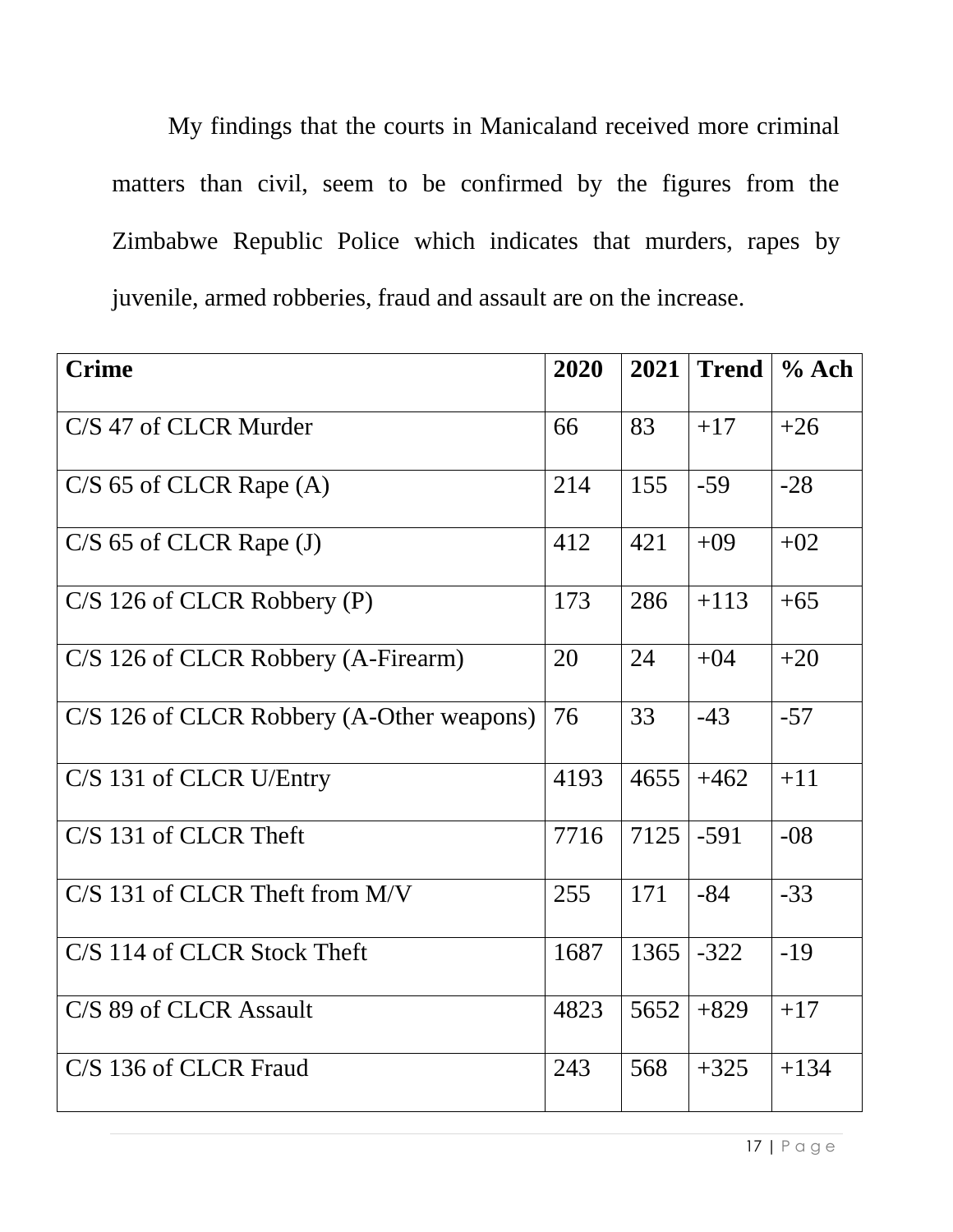#### **Conclusion**

**Mr. Mugadza and Mr. Ndlovu,** I now must conclude my address.

The corona virus has wreaked havoc in all spheres of life. We in the Judiciary did not hope to be spared and we were not.We lost members of staff and we lost time**.** Our routines and habits have had to change**.** Our processes and way of doing business have to change for as long as we remain under threat of the virus and beyond. But we in the Judiciary do not walk alone. In the administration of justice we rely heavily on our key partners who collectively form our key stakeholders. These are:

- The National Prosecution Authority;
- The Zimbabwe Republic Police,
- the Zimbabwe Prisons and Correctional Service,
- the Law Society of Zimbabwe;
- the law based civic organisations and
- the media, for without the vital dissemination to the public of our proceedings and decisions, our efforts at explaining the law and how